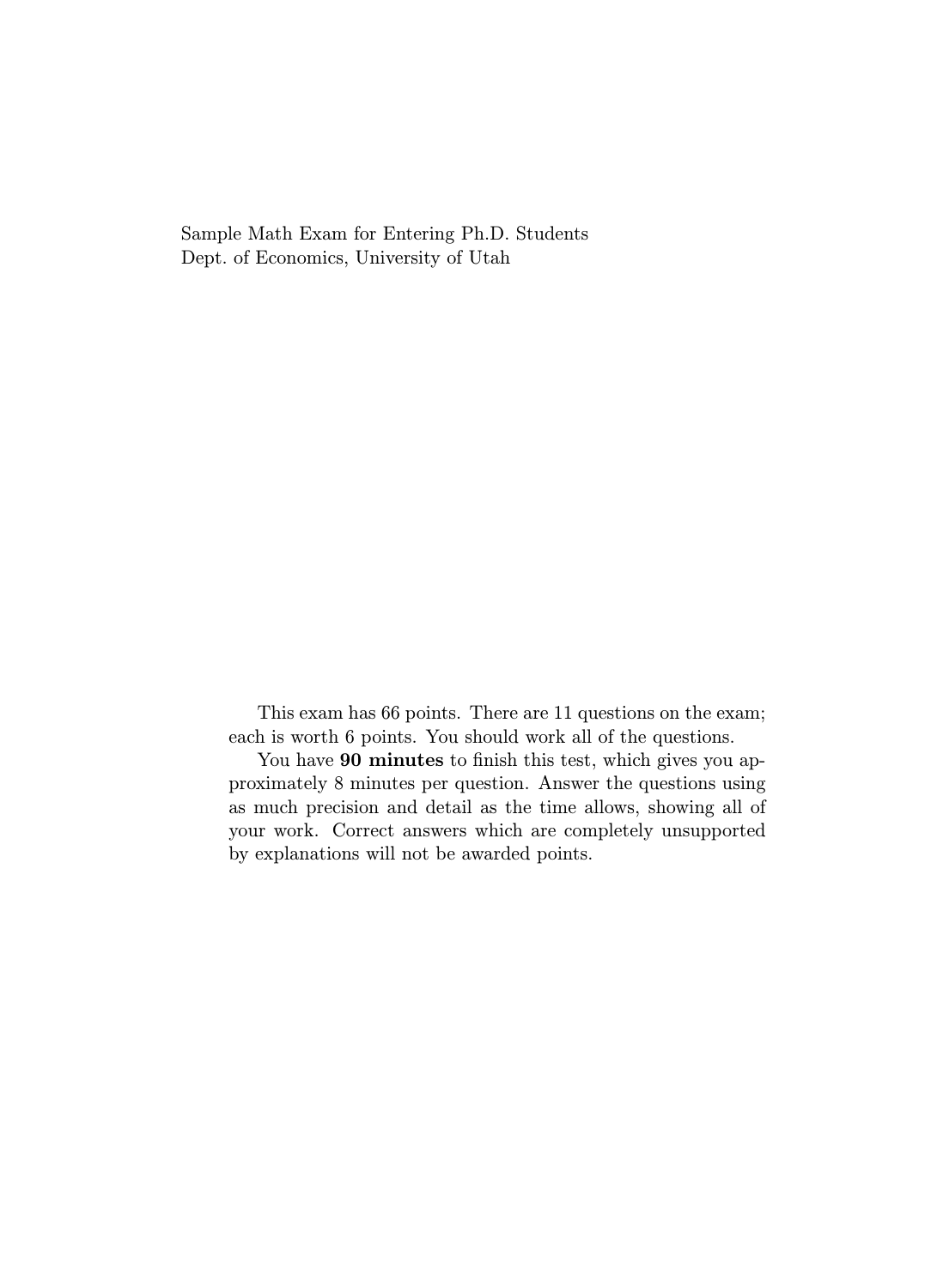## Answer all of the following questions.

- 1. Consider the problem  $\min x^2 + y^2$  subject to  $x + 2y = a$ . If the firstorder conditions for this problem are satisfied at a particular point, would the second-order conditions be satisfied at that point? Why or why not?
- 2. Decide which of the following sets are convex:
	- (a)  $\{(x, y) : x^2 + y^2 > 8\}$
	- (b)  $\{(x, y) : x \geq 0, y \geq 0, xy \geq 1\}.$
- 3. The equation

$$
x^y + z^x = k
$$

where  $k$  is a positive constant, defines  $z$  as a function of  $x$  and  $y$ , for  $x > 0$  and  $y > 0$ . Find the partial derivative of z with respect to x.

- 4. Let  $F(K, L) = 10K^{1/2}L^{1/3}$  for  $K \geq 0$  and  $L \geq 0$ . Find a constant a such that  $F(tK, tL) = t^a F(K, L)$  for all  $t > 0$ ,  $K \ge 0$ , and  $L \ge 0$ .
- 5. Find the eigenvalues and eigenvectors of the following:

$$
\begin{pmatrix} 1 & 4 \\ 6 & -1 \end{pmatrix}.
$$

6. Using elementary row operations, find the inverse of

$$
\left(\begin{matrix} 1 & 2 \\ 3 & 4 \end{matrix}\right).
$$

- 7. Express the vector  $(4, -11)$  as a linear combination of  $(2, -1)$  and  $(1, 4)$ .
- 8. Decide where the function

$$
g(x) = \frac{1-x}{1+x}
$$

is convex.